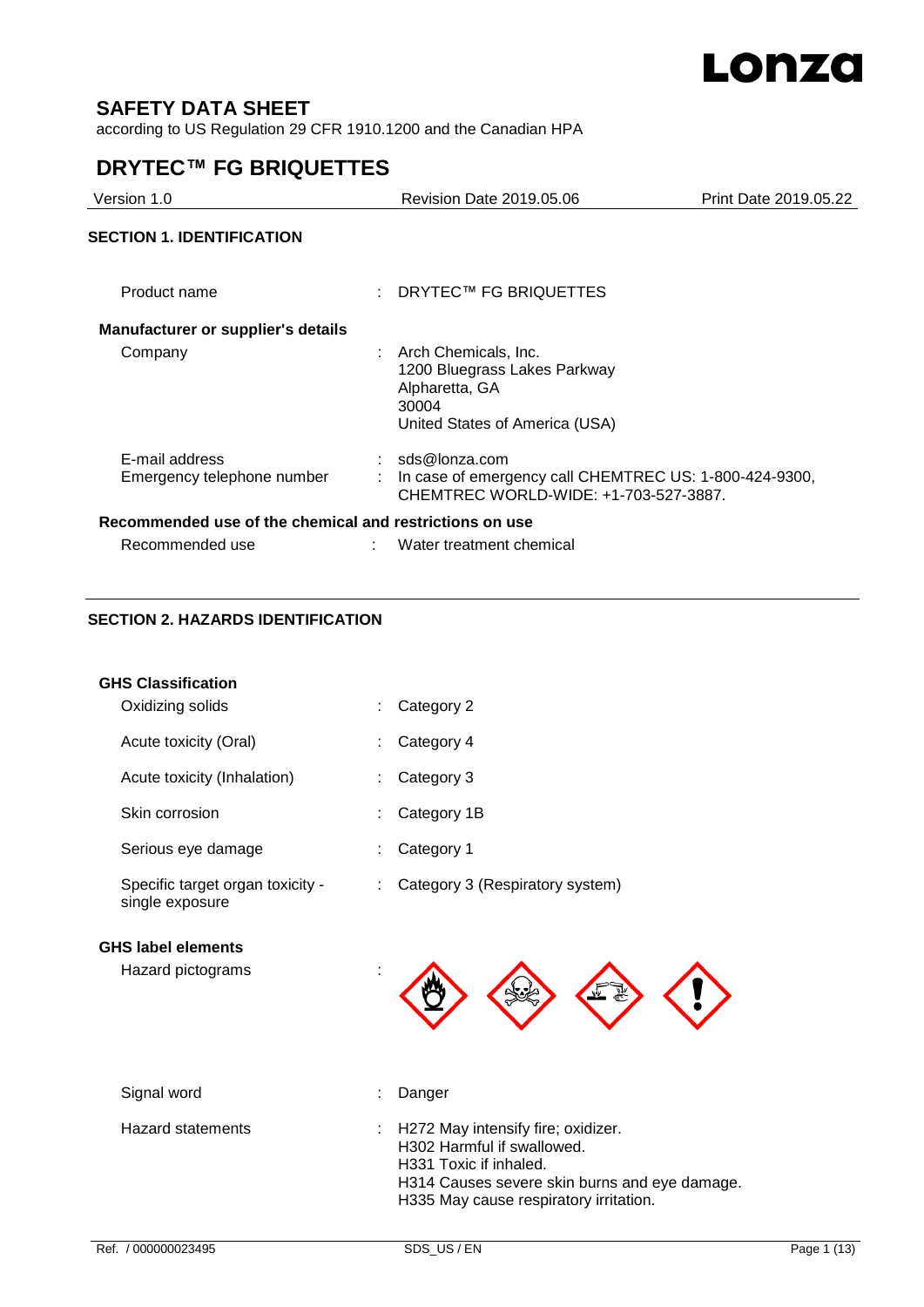# **DRYTEC™ FG BRIQUETTES**

| Precautionary statements | : Prevention:<br>P210 Keep away from heat, hot surfaces, sparks, open flames and<br>other ignition sources. No smoking.<br>P220 Keep/Store away from clothing/ combustible materials.<br>P221 Take any precaution to avoid mixing with combustibles.<br>P260 Do not breathe dust/ fume/ gas/ mist/ vapours/ spray.<br>P264 Wash skin thoroughly after handling.<br>P270 Do not eat, drink or smoke when using this product.<br>P271 Use only outdoors or in a well-ventilated area.<br>P280 Wear protective gloves/ protective clothing/ eye protection/<br>face protection.<br><b>Response:</b><br>P301 + P312 IF SWALLOWED: Call a POISON CENTER/doctor if<br>you feel unwell.<br>P301 + P330 + P331 IF SWALLOWED: Rinse mouth. Do NOT<br>induce vomiting.<br>P303 + P361 + P353 IF ON SKIN (or hair): Remove/ Take off im-<br>mediately all contaminated clothing. Rinse skin with water/ shower.<br>P304 + P340 IF INHALED: Remove victim to fresh air and keep at<br>rest in a position comfortable for breathing.<br>P305 + P351 + P338 IF IN EYES: Rinse cautiously with water for<br>several minutes. Remove contact lenses, if present and easy to<br>do. Continue rinsing.<br>P310 Immediately call a POISON CENTER/doctor.<br>P363 Wash contaminated clothing before reuse.<br>P370 + P378 In case of fire: Use water spray to extinguish.<br>Storage:<br>P403 + P233 Store in a well-ventilated place. Keep container tight-<br>ly closed.<br>P405 Store locked up.<br>Disposal:<br>P501 Dispose of contents/container in accordance with local regu-<br>lation. |
|--------------------------|------------------------------------------------------------------------------------------------------------------------------------------------------------------------------------------------------------------------------------------------------------------------------------------------------------------------------------------------------------------------------------------------------------------------------------------------------------------------------------------------------------------------------------------------------------------------------------------------------------------------------------------------------------------------------------------------------------------------------------------------------------------------------------------------------------------------------------------------------------------------------------------------------------------------------------------------------------------------------------------------------------------------------------------------------------------------------------------------------------------------------------------------------------------------------------------------------------------------------------------------------------------------------------------------------------------------------------------------------------------------------------------------------------------------------------------------------------------------------------------------------------------------------------------------------------------------------|
|                          |                                                                                                                                                                                                                                                                                                                                                                                                                                                                                                                                                                                                                                                                                                                                                                                                                                                                                                                                                                                                                                                                                                                                                                                                                                                                                                                                                                                                                                                                                                                                                                              |

## **Other hazards**

None known.

## **SECTION 3. COMPOSITION/INFORMATION ON INGREDIENTS**

Chemical nature : Mixture

#### **Hazardous components**

| Chemical name / Synonyms | ICAS-No.   | Concentration (% w/w) |
|--------------------------|------------|-----------------------|
| Calcium hypochlorite     | 7778-54-3  | 65 - 75               |
| Calcium chlorate         | 10137-74-3 | $0 - 5$               |
| Calcium chloride         | 10043-52-4 | $0 - 5$               |
| Calcium dihydroxide      | 1305-62-0  | $0 - 4$               |

## **SECTION 4. FIRST AID MEASURES**

General advice : Call a poison control center or doctor for treatment advice. For 24-hour emergency medical assistance, call Arch Chemical Emergency Action Network at 1-800-654-6911. Have the product container or label with you when calling a poison control center or doctor, or going for treatment.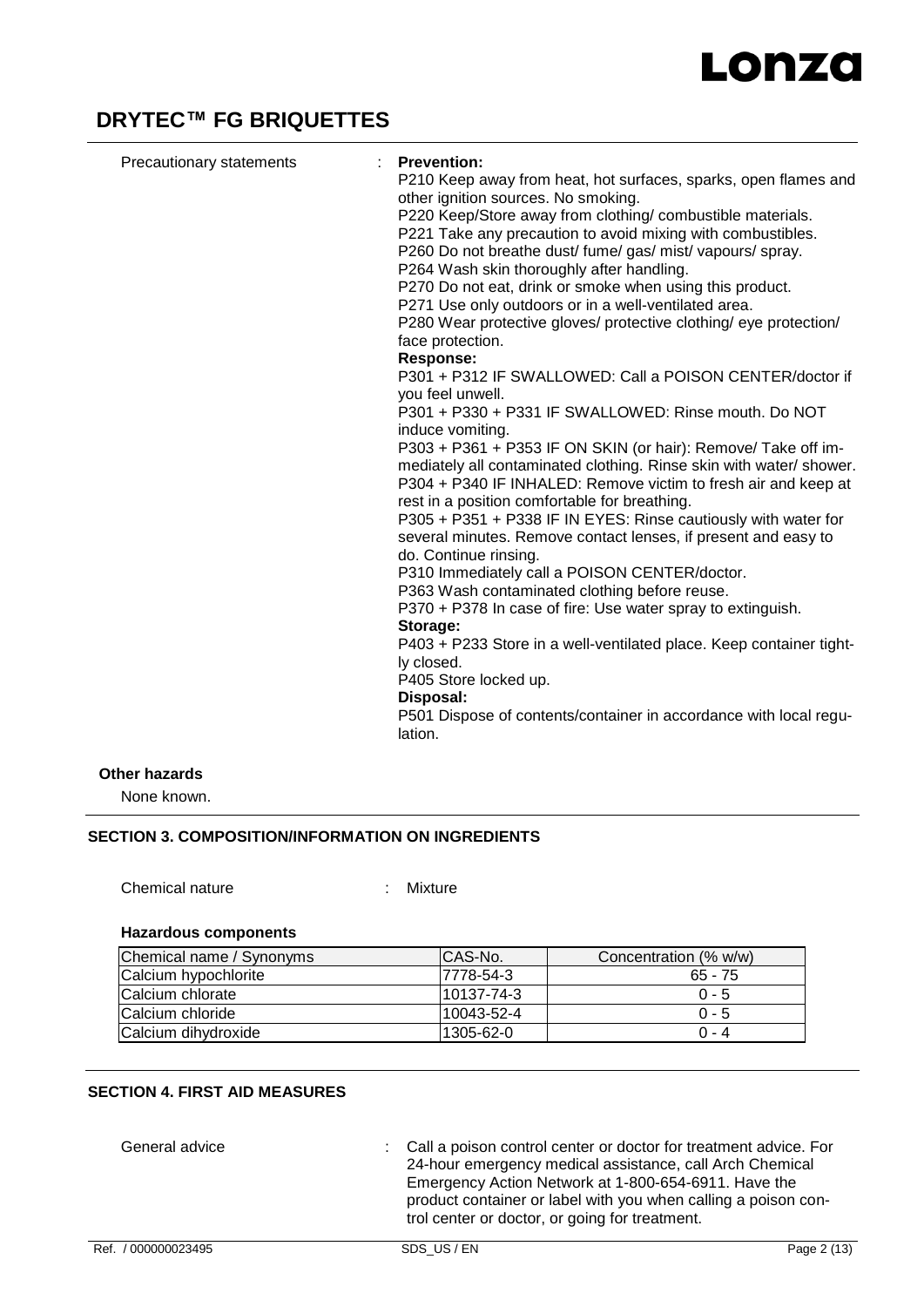# **DRYTEC™ FG BRIQUETTES**

| If inhaled                                                       | IF INHALED: Move person to fresh air. If person is not breath-<br>ing, call 911 or an ambulance, then give artificial respiration,<br>preferably mouth-to-mouth if possible. Call a poison control<br>center or doctor for further treatment advice.                                                  |
|------------------------------------------------------------------|-------------------------------------------------------------------------------------------------------------------------------------------------------------------------------------------------------------------------------------------------------------------------------------------------------|
| In case of skin contact                                          | IF ON SKIN OR CLOTHING: Take off contaminated clothing.<br>Rinse skin immediately with plenty of water for 15-20 minutes.<br>Call a poison control center or doctor for treatment advice.                                                                                                             |
| In case of eye contact                                           | IF IN EYES: Hold eye open and rinse slowly and gently with<br>water for 15-20 minutes. Remove contact lenses, if present,<br>after the first 5 minutes, then continue rinsing eye. Call a poi-<br>son control center or doctor for treatment advice.                                                  |
| If swallowed                                                     | IF SWALLOWED: Call a poison control center or doctor im-<br>mediately for treatment advice. Have person sip a glass of<br>water if able to swallow. Do not induce vomiting unless told to<br>do so by a poison control center or doctor. Do not give any-<br>thing by mouth to an unconscious person. |
| Most important symptoms and ef-<br>fects, both acute and delayed | None known.                                                                                                                                                                                                                                                                                           |
| Notes to physician                                               | Probable mucosal damage may contraindicate the use of gas-<br>tric lavage.                                                                                                                                                                                                                            |

#### **SECTION 5. FIREFIGHTING MEASURES**

| Suitable extinguishing media         |    | Water only.<br>Do not use dry extinguishers containing ammonium com-<br>pounds.                            |
|--------------------------------------|----|------------------------------------------------------------------------------------------------------------|
| Specific hazards during firefighting | ÷. | Strong oxidizer                                                                                            |
| Further information                  |    | Use water to cool containers exposed to fire. See Section 6<br>for protective equipment for fire fighting. |

## **SECTION 6. ACCIDENTAL RELEASE MEASURES**

|  | dures | Personal precautions, protective<br>equipment and emergency proce- |  | Response to a large quantity spill (100 pounds or greater) or<br>when dusting or decomposition gas exposure could occur<br>requires the use of a positive pressure full face supplied air<br>repirator or self contained breathing apparatus (SCBA), chem-<br>ical resistant gloves, coveralls and boots. In case of fire, this<br>personal protective equipment should be used in addition to<br>normal fire fighter equipment.<br>Hazardous concentrations in air may be found in local spill<br>area and immediately downwind.<br>Remove all sources of ignition.<br>Stop source of spill as soon as possible and notify appropriate<br>personnel.<br>Contact 1-800-654-6911 immediately. DANGER: All spills of<br>this product should be treated as contaminated. Contaminated<br>product may initiate a chemical reaction that may spontane- |
|--|-------|--------------------------------------------------------------------|--|---------------------------------------------------------------------------------------------------------------------------------------------------------------------------------------------------------------------------------------------------------------------------------------------------------------------------------------------------------------------------------------------------------------------------------------------------------------------------------------------------------------------------------------------------------------------------------------------------------------------------------------------------------------------------------------------------------------------------------------------------------------------------------------------------------------------------------------------------|
|--|-------|--------------------------------------------------------------------|--|---------------------------------------------------------------------------------------------------------------------------------------------------------------------------------------------------------------------------------------------------------------------------------------------------------------------------------------------------------------------------------------------------------------------------------------------------------------------------------------------------------------------------------------------------------------------------------------------------------------------------------------------------------------------------------------------------------------------------------------------------------------------------------------------------------------------------------------------------|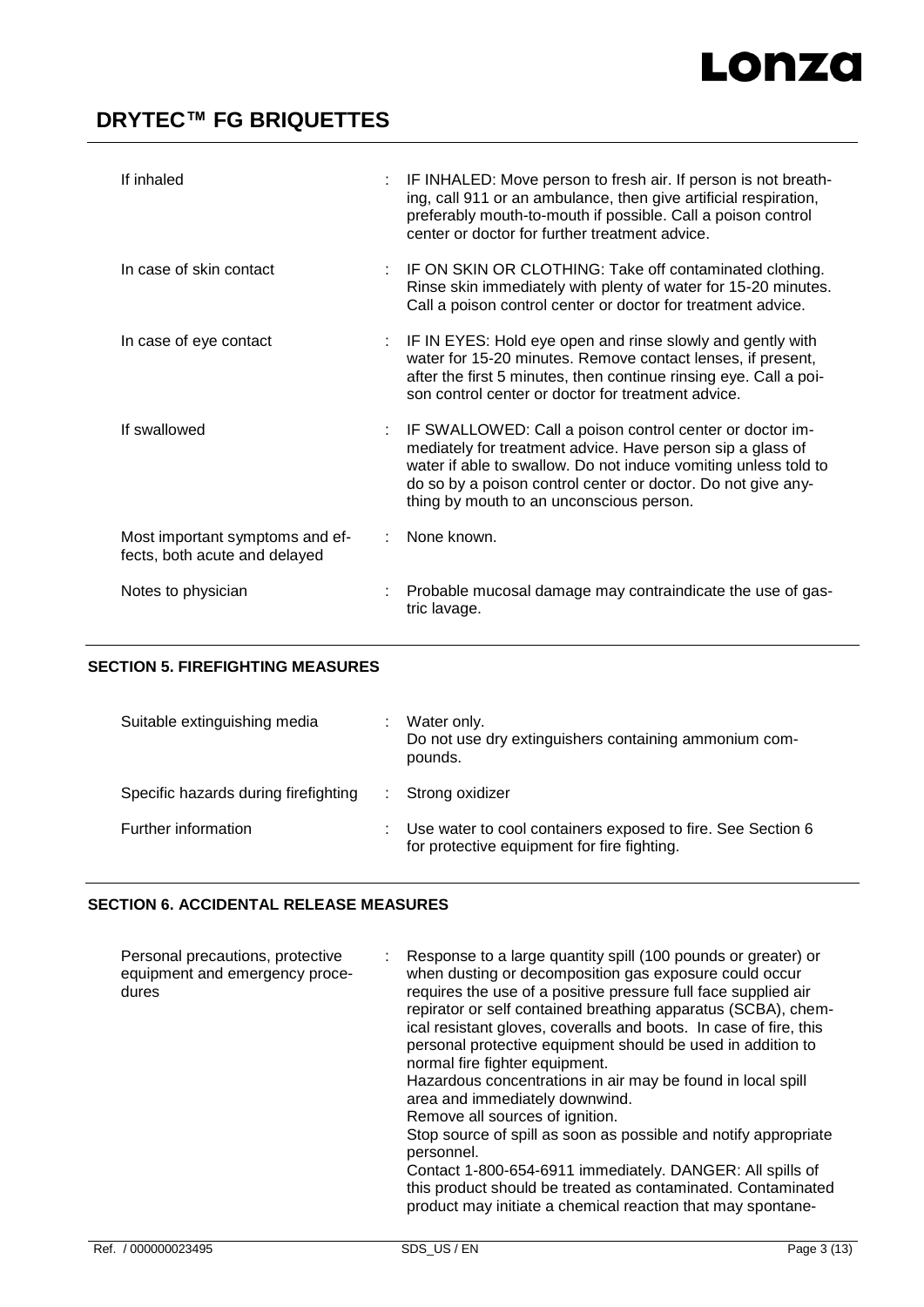

|                                                            | ously ignite any combustible material present, resulting in a<br>fire of great intensity. In case of a spill, separate all spilled<br>product from packaging, debris and other material. Using a<br>clean broom or shovel, place all spilled product into plastic<br>bags, and place those bags into a clean, dry disposal contain-<br>er, properly marked and labeled. Disposal containers made of<br>plastic or metal are recommended. Do not seal disposal con-<br>tainers tightly. Immediately remove all product in disposal<br>containers to an isolated area outdoors. Place all damaged<br>packaging material in a disposal container of water to assure<br>decontamination (i.e. removal of all product) before disposal.<br>Place all undamaged packaging in a clean, dry container<br>properly marked and labeled. Call for disposal procedures.<br>Dispose of spill residues per guidelines under Section 13,<br>Disposal Consideration. |
|------------------------------------------------------------|------------------------------------------------------------------------------------------------------------------------------------------------------------------------------------------------------------------------------------------------------------------------------------------------------------------------------------------------------------------------------------------------------------------------------------------------------------------------------------------------------------------------------------------------------------------------------------------------------------------------------------------------------------------------------------------------------------------------------------------------------------------------------------------------------------------------------------------------------------------------------------------------------------------------------------------------------|
| Environmental precautions                                  | If the product contaminates rivers and lakes or drains inform<br>respective authorities.                                                                                                                                                                                                                                                                                                                                                                                                                                                                                                                                                                                                                                                                                                                                                                                                                                                             |
| Methods and materials for contain-<br>ment and cleaning up | Sweep up and shovel into suitable containers for disposal.<br>Do not flush into surface water or sanitary sewer system.<br>Avoid dust formation.                                                                                                                                                                                                                                                                                                                                                                                                                                                                                                                                                                                                                                                                                                                                                                                                     |

### **SECTION 7. HANDLING AND STORAGE**

| Advice on safe handling                       | : Avoid inhalation of dust and fumes.<br>Do not take internally. Avoid contact with skin, eyes and cloth-<br>ing. Upon contact with skin or eyes, wash off with water.<br>Remove contaminated clothing and wash before reuse.                                                                                                                                                                                                                                                                               |
|-----------------------------------------------|-------------------------------------------------------------------------------------------------------------------------------------------------------------------------------------------------------------------------------------------------------------------------------------------------------------------------------------------------------------------------------------------------------------------------------------------------------------------------------------------------------------|
| Conditions for safe storage                   | Keep product tightly sealed in original containers. Store prod-<br>uct in a cool, dry, well-ventilated area. Store away from com-<br>bustible or flammable products. Keep product packaging<br>clean and free of all contamination, including, e.g. other pool<br>treatment products, acids, organic materials, nitrogen-<br>containing compounds, dry powder fire extinguishers (contain-<br>ing mono-ammonium phosphate), oxidizers, all corrosive liq-<br>uids, flammable or combustible materials, etc. |
| Materials to avoid                            | : Do not allow product to come in contact with other materials,<br>including e.g. other pool treatment products, acids, organic<br>materials, nitrogen-containing compounds, dry powder fire<br>extinguishers (containing mono-ammonium phosphate), oxi-<br>dizers, all corrosive liquids, flammable or combustible materi-<br>als, etc. A chemical reaction with such substances can cause<br>a fire of great intensity.                                                                                   |
| Further information on storage sta-<br>bility | Average daily temperature of 35° C / 95° F. Storage above<br>this temperature may result in rapid decomposition, evolution<br>of chlorine gas and heat sufficient to ignite combustible prod-<br>ucts.                                                                                                                                                                                                                                                                                                      |

## **SECTION 8. EXPOSURE CONTROLS/PERSONAL PROTECTION**

## **Components with workplace control parameters**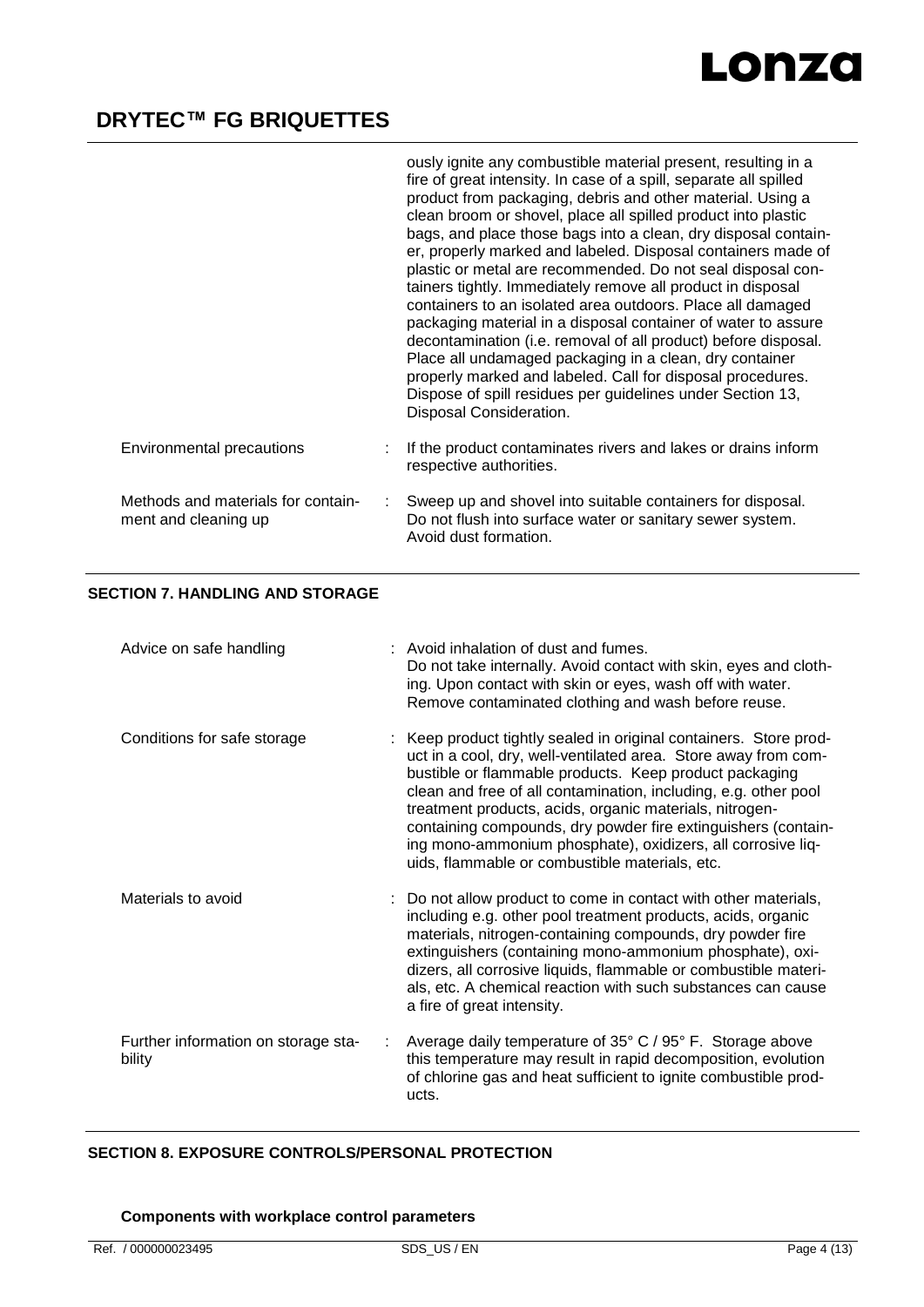

| Components          | CAS-No.   | Value type<br>(Form of<br>exposure)  | Control parame-<br>ters / Permissi-<br>ble concentra-<br>tion | <b>Basis</b>      |
|---------------------|-----------|--------------------------------------|---------------------------------------------------------------|-------------------|
| Calcium dihydroxide | 1305-62-0 | <b>TWA</b>                           | $5 \text{ mg/m}$ 3                                            | <b>ACGIH</b>      |
|                     |           | <b>REL</b>                           | $5 \text{ mg/m}$ 3                                            | NIOSH/GUIDE       |
|                     |           | PEL (Total<br>dust.)                 | 15 mg/m3                                                      | OSHA_TRANS        |
|                     |           | PEL (Respir-<br>able frac-<br>tion.) | $5 \text{ mg/m}$ 3                                            | <b>OSHA_TRANS</b> |
|                     |           | <b>TWA</b>                           | $5 \text{ mg/m}$ 3                                            | Z <sub>1</sub> A  |
| Calcium carbonate   | 471-34-1  | REL (Total)                          | 10 mg/m3                                                      | NIOSH/GUIDE       |
|                     |           | REL (Respir-<br>able.)               | $5$ mg/m $3$                                                  | NIOSH/GUIDE       |
|                     |           | PEL (Total<br>dust.)                 | 15 mg/m3                                                      | <b>OSHA TRANS</b> |
|                     |           | PEL (Respir-<br>able frac-<br>tion.) | $5 \text{ mg/m}$ 3                                            | OSHA_TRANS        |
|                     |           | <b>TWA (Total</b><br>dust.)          | 15 mg/m3                                                      | Z1A               |
|                     |           | TWA (Res-<br>pirable frac-<br>tion.) | $5$ mg/m $3$                                                  | Z <sub>1</sub> A  |

| <b>Engineering measures</b>   | Local exhaust ventilation or other engineering controls are<br>normally required when handling or using this product to<br>keep airborne exposures below the TLV, PEL or other rec-<br>ommended exposure limit.                                                                                                                                                                  |
|-------------------------------|----------------------------------------------------------------------------------------------------------------------------------------------------------------------------------------------------------------------------------------------------------------------------------------------------------------------------------------------------------------------------------|
| Personal protective equipment |                                                                                                                                                                                                                                                                                                                                                                                  |
| Respiratory protection        | Wear a NIOSH approved respirator if levels above the expo-<br>sure limits are possible.<br>A NIOSH approved full-face air purifying respirator equipped<br>with combination chlorine/P100 cartridges. Air purifying respi-<br>rators should not be used in oxygen deficient or IDLH atmos-<br>pheres or if exposure concentrations exceed ten (10) times<br>the published limit. |
| Hand protection               |                                                                                                                                                                                                                                                                                                                                                                                  |
| Remarks                       | Wear impervious gloves to avoid skin contact. A full impervi-<br>ous suit is recommended if exposure is possible to a large<br>portion of the body.                                                                                                                                                                                                                              |
| Eye protection                | Use chemical goggles.                                                                                                                                                                                                                                                                                                                                                            |
| Skin and body protection      | Neoprene, Nitrile, Natural rubber (This includes: gloves,<br>boots, apron, protective suit)                                                                                                                                                                                                                                                                                      |
| Protective measures           | An eye wash and safety shower should be provided in the<br>immediate work area.                                                                                                                                                                                                                                                                                                  |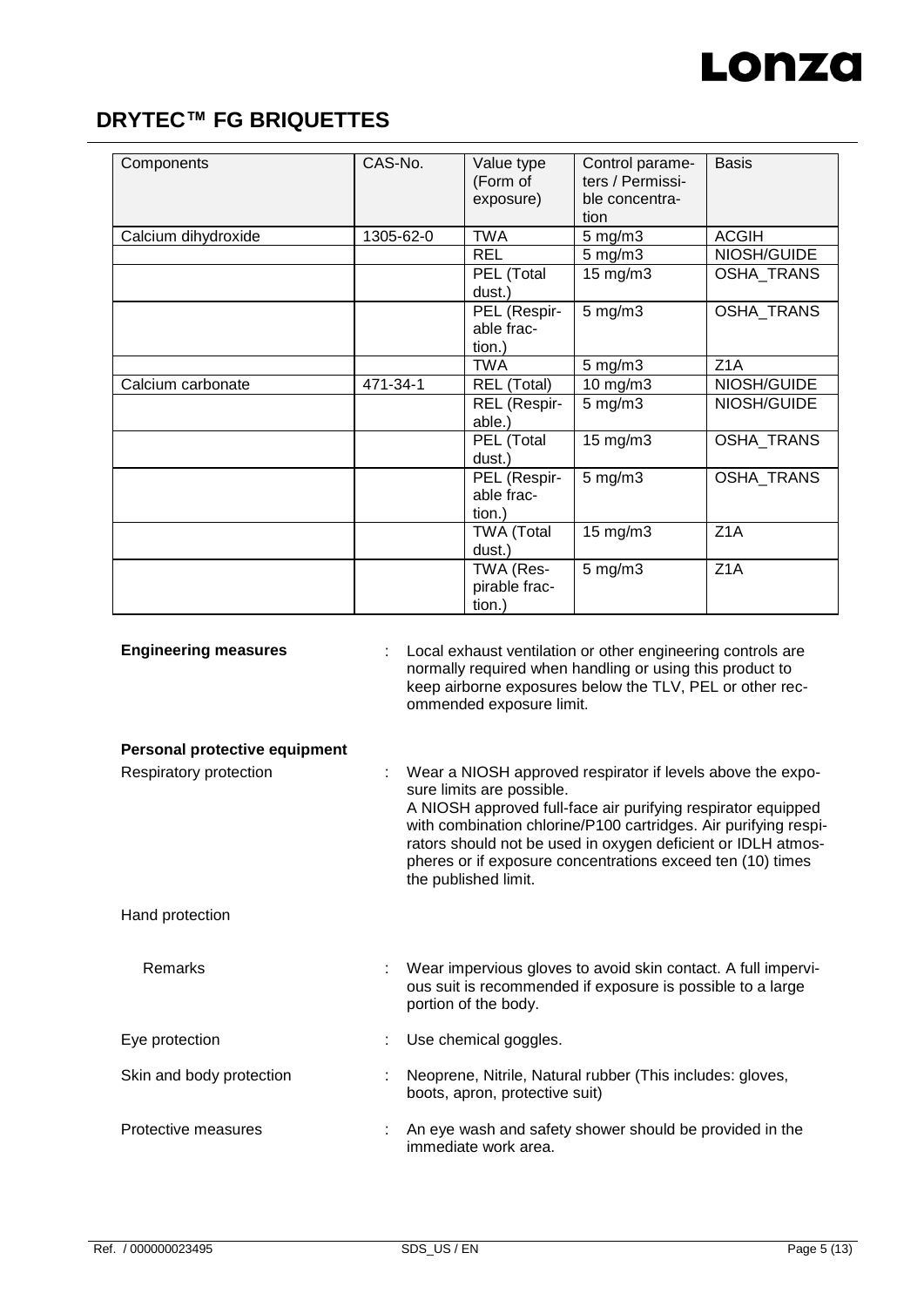#### **SECTION 9. PHYSICAL AND CHEMICAL PROPERTIES**

| Appearance                             | tablet                                                                                                                                                                                   |
|----------------------------------------|------------------------------------------------------------------------------------------------------------------------------------------------------------------------------------------|
| Colour                                 | off-white                                                                                                                                                                                |
| Odour                                  | Chlorine-like                                                                                                                                                                            |
| <b>Odour Threshold</b>                 | no data available                                                                                                                                                                        |
| pH                                     | 10.4 - 10.8 (77 °F / 25 °C)<br>Concentration: 1 %                                                                                                                                        |
| Melting point/freezing point           | Not applicable                                                                                                                                                                           |
| Boiling point/boiling range            | no data available                                                                                                                                                                        |
| Flash point                            | Not applicable                                                                                                                                                                           |
| Evaporation rate                       | Not applicable                                                                                                                                                                           |
| Flammability (solid, gas)              | This product is chemically reactive with many substances. Any<br>contamination of the product with other substances by spill or<br>otherwise may result in a chemical reaction and fire. |
| Flammability (liquids)                 | no data available                                                                                                                                                                        |
| Upper explosion limit                  | Not applicable                                                                                                                                                                           |
| Lower explosion limit                  | Not applicable                                                                                                                                                                           |
| Vapour pressure                        | Not applicable                                                                                                                                                                           |
| Relative vapour density                | no data available                                                                                                                                                                        |
| Relative density                       | Not applicable                                                                                                                                                                           |
| Density                                | $1.9$ g/cm $3$                                                                                                                                                                           |
| Water solubility                       | 180 g/l (77 °F / 25 °C)                                                                                                                                                                  |
| Partition coefficient: n-octanol/water | no data available                                                                                                                                                                        |
| Auto-ignition temperature              | no data available                                                                                                                                                                        |
| Decomposition temperature              | no data available                                                                                                                                                                        |
| Viscosity, dynamic                     | no data available                                                                                                                                                                        |
| Viscosity, kinematic                   | no data available                                                                                                                                                                        |
| Oxidizing properties                   | Oxidizing                                                                                                                                                                                |

### **SECTION 10. STABILITY AND REACTIVITY**

Possibility of hazardous reactions : NFPA Oxidizer Class: Meets the criteria of an NFPA Class 3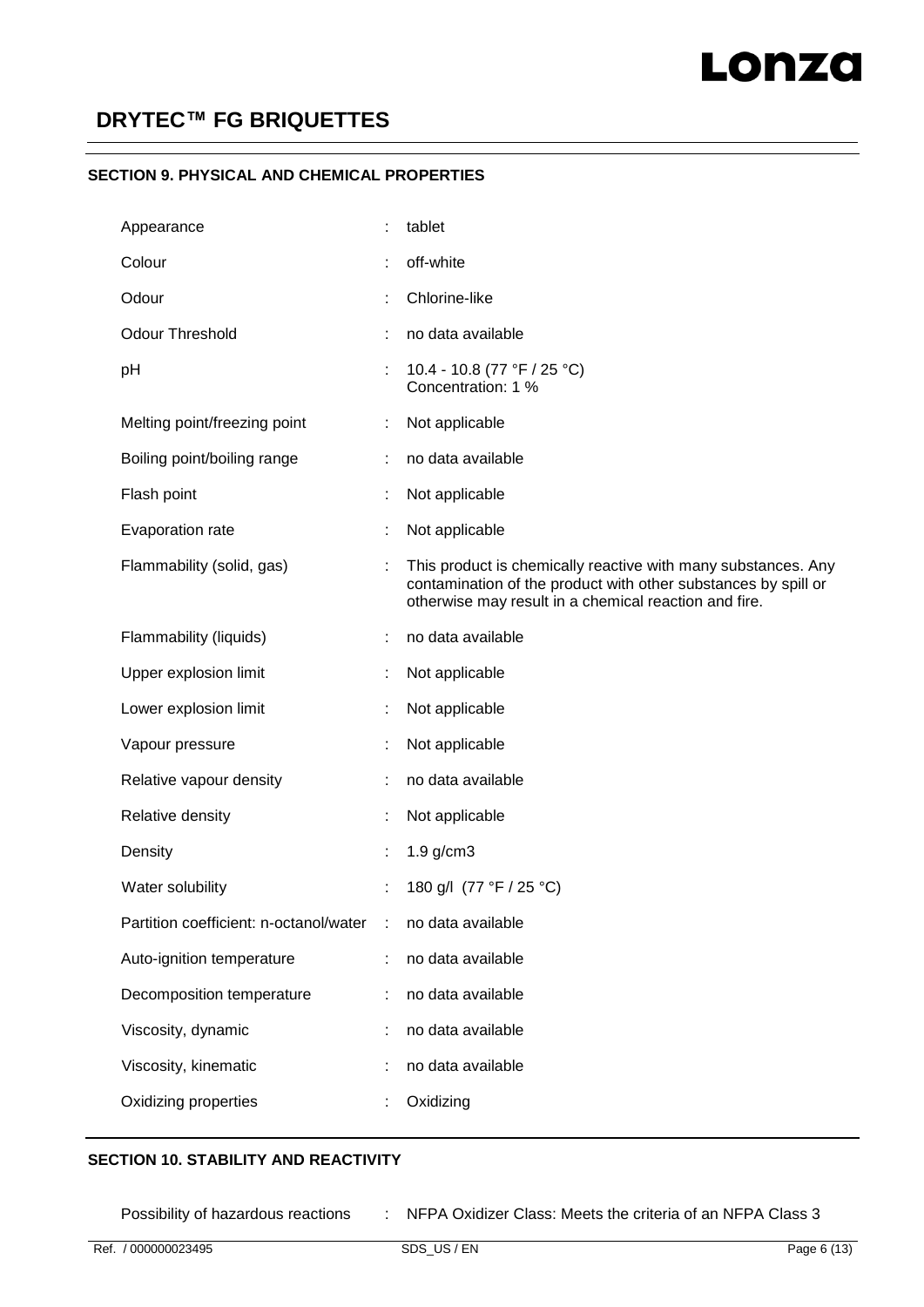# **DRYTEC™ FG BRIQUETTES**

|                                  | Oxidizer                                                                                                                                                                                                                                                                                                                                                                                                                                                                                                                                                                                                                                         |
|----------------------------------|--------------------------------------------------------------------------------------------------------------------------------------------------------------------------------------------------------------------------------------------------------------------------------------------------------------------------------------------------------------------------------------------------------------------------------------------------------------------------------------------------------------------------------------------------------------------------------------------------------------------------------------------------|
| Conditions to avoid              | Do not store next to heat source, in direct sunlight, or elevated<br>storage temperature. Do not store where the daily average<br>temperature exceeds 95 °F. Prevent ingress of humidity and<br>moisture into container or package. Always close the lid.                                                                                                                                                                                                                                                                                                                                                                                        |
| Incompatible materials           | This product is chemically reactive with many substances,<br>including, e.g., other pool treatment products, acids, organics,<br>nitrogen-containing compounds, dry powder fire extinguishers<br>(containing mono-ammonium phosphate), oxidizers, corrosive<br>flammable or combustible materials. Do not allow product to<br>contact any foreign matter, including other water treatment<br>products. Contamination or improper use may cause a fire of<br>great intensity, explosion or the release of toxic gases. If<br>product is exposed to small amounts of water, it can react<br>violently to produce heat and toxic gases and spatter. |
| Hazardous decomposition products | Chlorine                                                                                                                                                                                                                                                                                                                                                                                                                                                                                                                                                                                                                                         |

## **SECTION 11. TOXICOLOGICAL INFORMATION**

| Information on likely routes of expo- : Inhalation, skin, eyes, ingestion<br>sure |   |                                                                             |
|-----------------------------------------------------------------------------------|---|-----------------------------------------------------------------------------|
| <b>Acute toxicity</b>                                                             |   |                                                                             |
| Acute oral toxicity                                                               | ÷ | LD50 (Rat): approximately 800 mg/kg                                         |
| Acute inhalation toxicity                                                         |   | : $LC50$ (Rat): $> 2.04$ mg/l<br>Exposure time: 1 h<br>Remarks: (Nose Only) |
|                                                                                   |   | $LC50$ (Rat): $> 0.51$ mg/l<br>Exposure time: 4 h<br>Remarks: (Nose Only)   |
| Acute dermal toxicity                                                             | ÷ | LD50 (Rabbit): $> 2,000$ mg/kg                                              |
| <b>Skin corrosion/irritation</b>                                                  |   |                                                                             |

Remarks: DRY MATERIAL CAUSES MODERATE SKIN IRRITATION. WET MATERIAL CAUSES SKIN BURNS.

#### **Serious eye damage/eye irritation**

Result: Corrosive to eyes

#### **Respiratory or skin sensitisation**

Remarks: This material is not known or reported to be a skin or respiratory sensitizer.

| Carcinogenicity     |                                                                                                                                                               |             |
|---------------------|---------------------------------------------------------------------------------------------------------------------------------------------------------------|-------------|
| <b>IARC</b>         | No component of this product present at levels greater than or<br>equal to 0.1% is identified as probable, possible or confirmed<br>human carcinogen by IARC. |             |
| <b>OSHA</b>         | No component of this product present at levels greater than or                                                                                                |             |
| Ref. / 000000023495 | SDS US/EN                                                                                                                                                     | Page 7 (13) |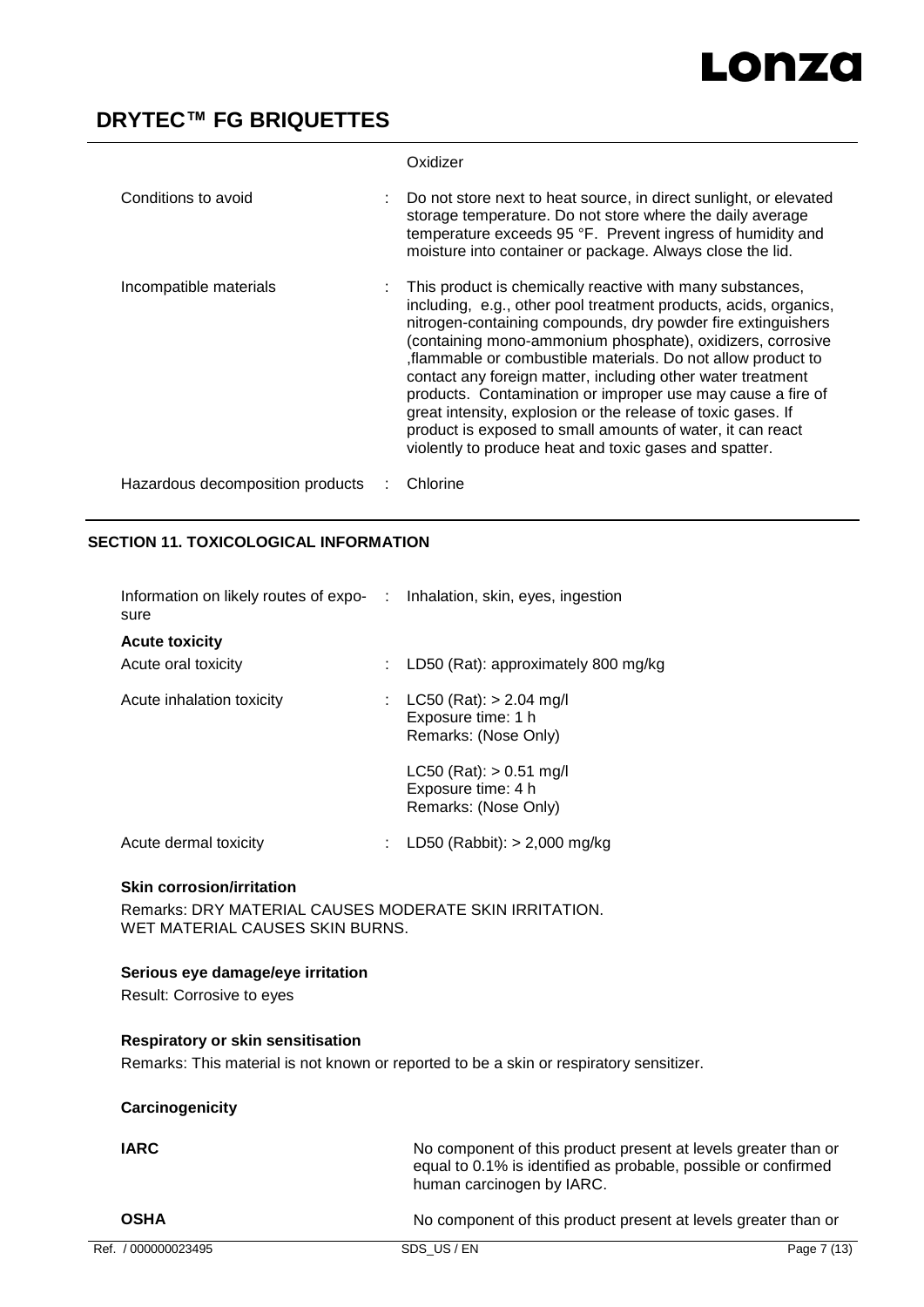# **DRYTEC™ FG BRIQUETTES**

equal to 0.1% is on OSHA's list of regulated carcinogens.

**NTP** No component of this product present at levels greater than or equal to 0.1% is identified as a known or anticipated carcinogen by NTP.

#### **Further information**

Remarks: no data available

## **SECTION 12. ECOLOGICAL INFORMATION**

| <b>Ecotoxicity</b><br>no data available               |                                                                                                                                                                                                                                                                                                               |
|-------------------------------------------------------|---------------------------------------------------------------------------------------------------------------------------------------------------------------------------------------------------------------------------------------------------------------------------------------------------------------|
| Persistence and degradability<br>no data available    |                                                                                                                                                                                                                                                                                                               |
| <b>Bioaccumulative potential</b><br>no data available |                                                                                                                                                                                                                                                                                                               |
| <b>Mobility in soil</b><br>no data available          |                                                                                                                                                                                                                                                                                                               |
| Other adverse effects                                 |                                                                                                                                                                                                                                                                                                               |
| Ozone-Depletion Potential                             | Regulation: US. EPA Clean Air Act (CAA) Section 602 Ozone-<br>Depleting Substances (40 CFR 82, Subpt. A, App A & B)<br>Remarks: This product neither contains, nor was manufac-<br>tured with a Class I or Class II ODS as defined by the U.S.<br>Clean Air Act Section 602 (40 CFR 82, Subpt. A, App.A + B). |
| Additional ecological information                     | Highly toxic to fish and other aquatic organisms.                                                                                                                                                                                                                                                             |

## **SECTION 13. DISPOSAL CONSIDERATIONS**

| <b>Disposal methods</b> |                                                                                                                                                                                                                                                                                                      |
|-------------------------|------------------------------------------------------------------------------------------------------------------------------------------------------------------------------------------------------------------------------------------------------------------------------------------------------|
| Waste from residues     | : If this product becomes a waste, it meets the criteria of a haz-<br>ardous waste as defined under 40 CFR 261 and would have<br>the following EPA hazardous waste number: D001.<br>As a hazardous solid waste, it must be disposed of in accord-<br>ance with local, state and federal regulations. |

#### **SECTION 14. TRANSPORT INFORMATION**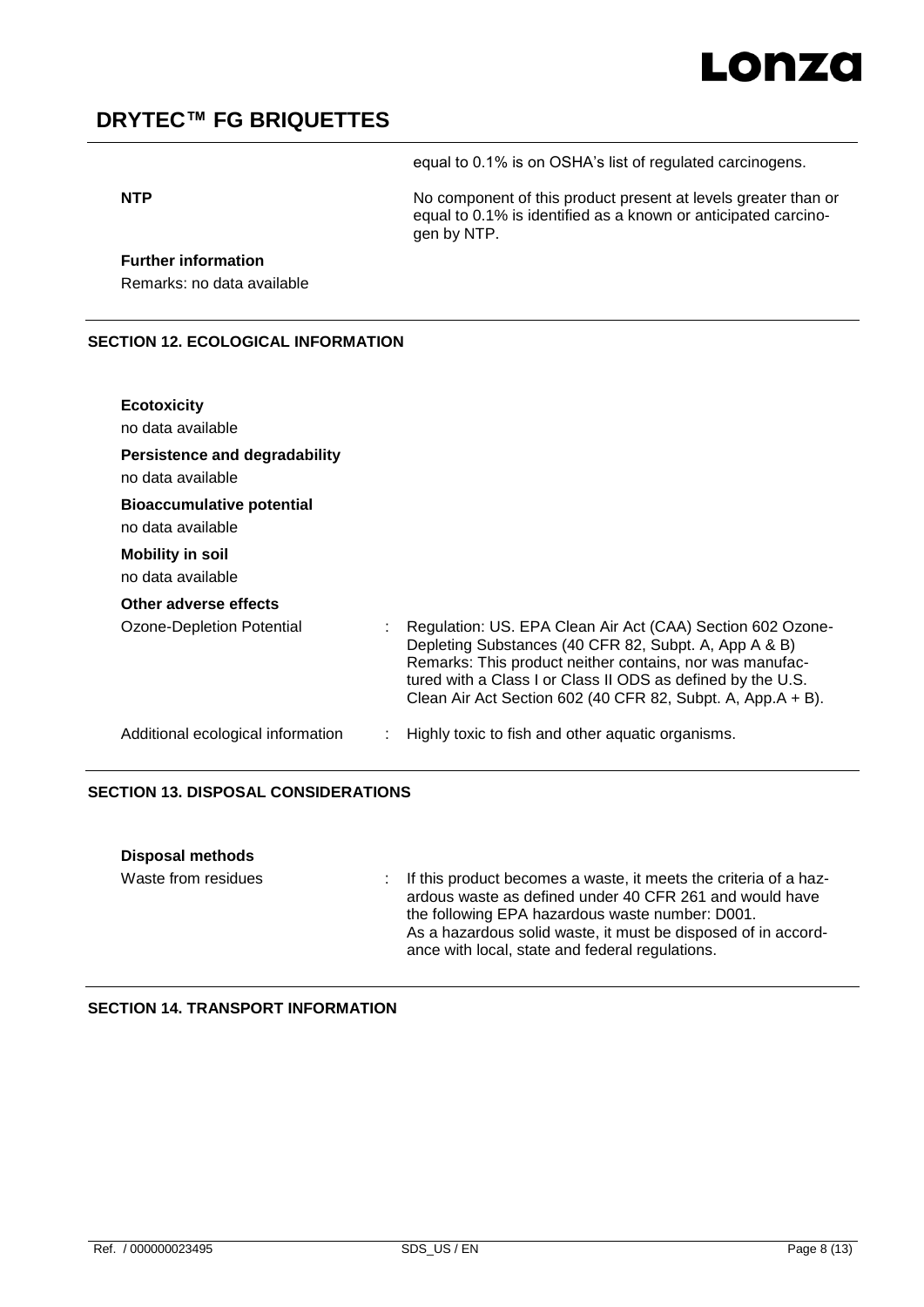## **DOT**

|             | <b>UN number</b><br>Proper shipping name<br><b>Transport hazard class</b><br><b>Packing group</b><br>Labels<br><b>Emergency Response Guidebook</b><br><b>Number</b><br><b>Environmental hazards</b>              | : 1748<br>: Calcium hypochlorite mixtures dry<br>: 5.1<br>$\pm$ 111<br>: 5.1<br>: 140<br>: yes                                    |
|-------------|------------------------------------------------------------------------------------------------------------------------------------------------------------------------------------------------------------------|-----------------------------------------------------------------------------------------------------------------------------------|
| <b>TDG</b>  |                                                                                                                                                                                                                  |                                                                                                                                   |
|             | <b>UN number</b><br>Proper shipping name<br><b>Transport hazard class</b><br><b>Packing group</b><br>Labels<br><b>Environmental hazards</b>                                                                      | : 1748<br>: CALCIUM HYPOCHLORITE MIXTURE, DRY<br>$\therefore$ 5.1<br>: II<br>: 5.1<br>: yes                                       |
| <b>IATA</b> |                                                                                                                                                                                                                  |                                                                                                                                   |
|             | <b>UN number</b><br>Proper shipping name<br><b>Transport hazard class</b><br><b>Packing group</b><br>Labels<br><b>Environmental hazards</b>                                                                      | : 1748<br>: Calcium hypochlorite mixture, dry<br>: 5.1<br>$\pm$ 111<br>: 5.1<br>: yes                                             |
| <b>IMDG</b> |                                                                                                                                                                                                                  |                                                                                                                                   |
|             | <b>UN number</b><br>Proper shipping name<br><b>Transport hazard class</b><br><b>Packing group</b><br>Labels<br>EmS Number 1<br>EmS Number 2<br><b>Environmental hazards</b>                                      | : 1748<br>: Calcium hypochlorite mixture, dry<br>: 5.1<br>$\pm$ 111<br>: 5.1<br>$E = F - H$<br>$: S-Q$<br>: Marine pollutant: yes |
| <b>ADR</b>  |                                                                                                                                                                                                                  |                                                                                                                                   |
|             | <b>UN number</b><br>Proper shipping name<br><b>Transport hazard class</b><br><b>Packing group</b><br><b>Classification Code</b><br><b>Hazard Identification Number</b><br>Labels<br><b>Environmental hazards</b> | 1748<br>CALCIUM HYPOCHLORITE MIXTURE, DRY<br>5.1<br>$\mathbf{III}$<br>O <sub>2</sub><br>50<br>5.1<br>yes                          |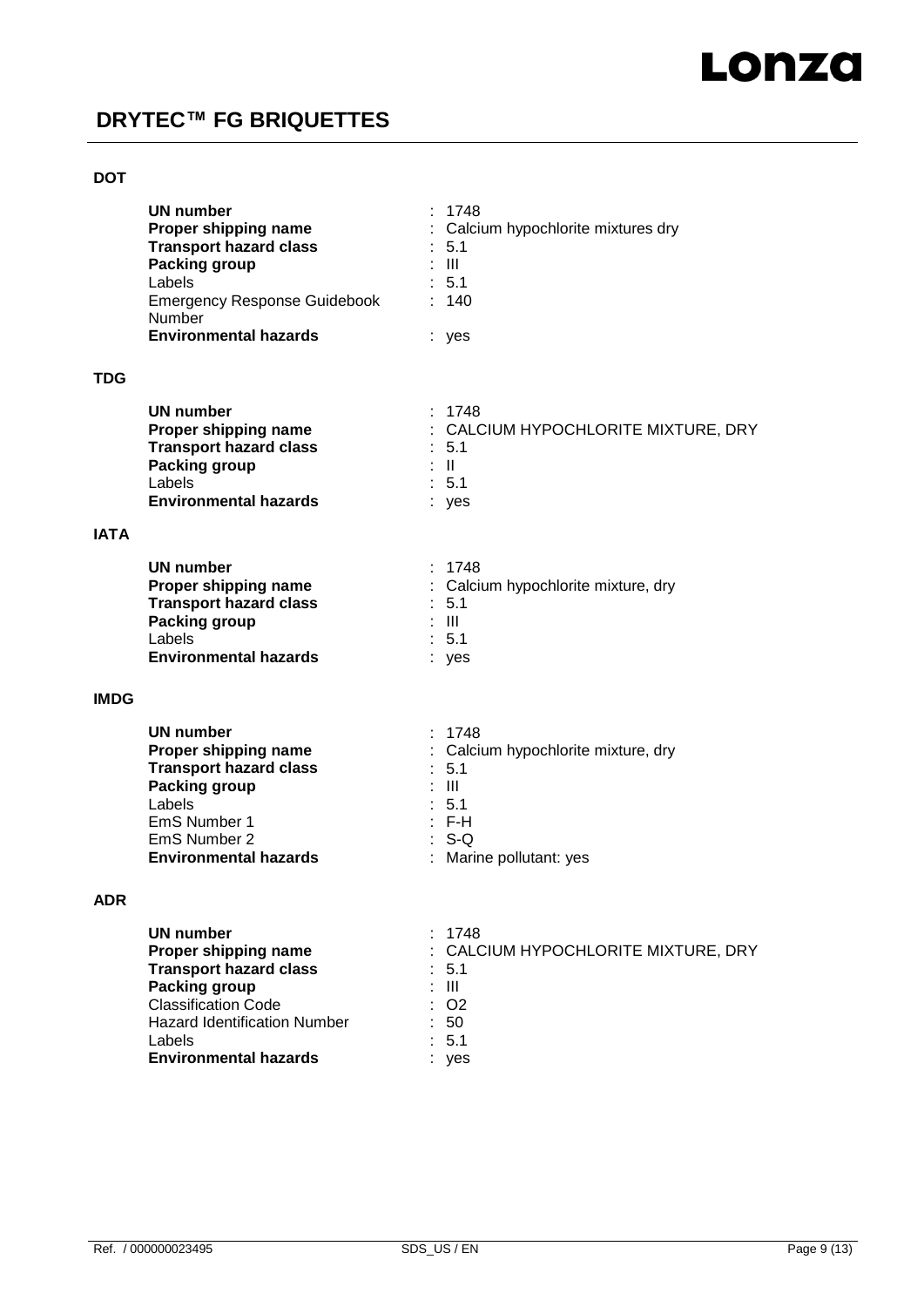#### **RID**

| UN number<br>Proper shipping name<br><b>Transport hazard class</b><br>Packing group<br><b>Classification Code</b><br>Hazard Identification Number<br>Labels<br><b>Environmental hazards</b> | : 1748<br>: CALCIUM HYPOCHLORITE MIXTURE, DRY<br>: 5.1<br>: III<br>$\therefore$ O2<br>:50<br>: 5.1<br>yes |
|---------------------------------------------------------------------------------------------------------------------------------------------------------------------------------------------|-----------------------------------------------------------------------------------------------------------|
| Special precautions for user                                                                                                                                                                | none                                                                                                      |
| Transport in bulk according to An-<br>nex II of MARPOL 73/78 and the IBC<br>Code                                                                                                            | $:$ Not applicable                                                                                        |

## **SECTION 15. REGULATORY INFORMATION**

**This chemical is a pesticide product registered by the United States Environmental Protection Agency and is subject to certain labeling requirements under federal pesticide law. These requirements differ from the classification criteria and hazard information required for safety data sheets (SDS), and for workplace labels of non-pesticide chemicals.**

| 1258-969                                               |
|--------------------------------------------------------|
| DANGER!                                                |
| : Highly Corrosive.                                    |
| Causes skin and eye damage.                            |
| May be fatal if swallowed.                             |
| Irritating to nose and throat.                         |
| This pesticide is toxic to fish and aquatic organisms. |
|                                                        |

### **EPCRA - Emergency Planning and Community Right-to-Know Act**

#### **CERCLA Reportable Quantity**

| Components           | CAS-No.   | Component RQ<br>(lbs) | Calculated<br>product RQ<br>(lbs) |
|----------------------|-----------|-----------------------|-----------------------------------|
| Calcium hypochlorite | 7778-54-3 | 10                    | 13                                |

### **SARA 304 Extremely Hazardous Substances Reportable Quantity**

This material does not contain any components with a section 304 EHS RQ.

#### **SARA 311/312 Hazards**

See above: SECTION 2. Hazard Identification-GHS Classification

## **SARA 313**

This material does not contain any chemical components with known CAS numbers that exceed the threshold (De Minimis) reporting levels established by SARA Title III, Section 313.

#### **Clean Air Act**

This product neither contains, nor was manufactured with a Class I or Class II ODS as defined by the U.S. Clean Air Act Section 602 (40 CFR 82, Subpt. A, App.A + B).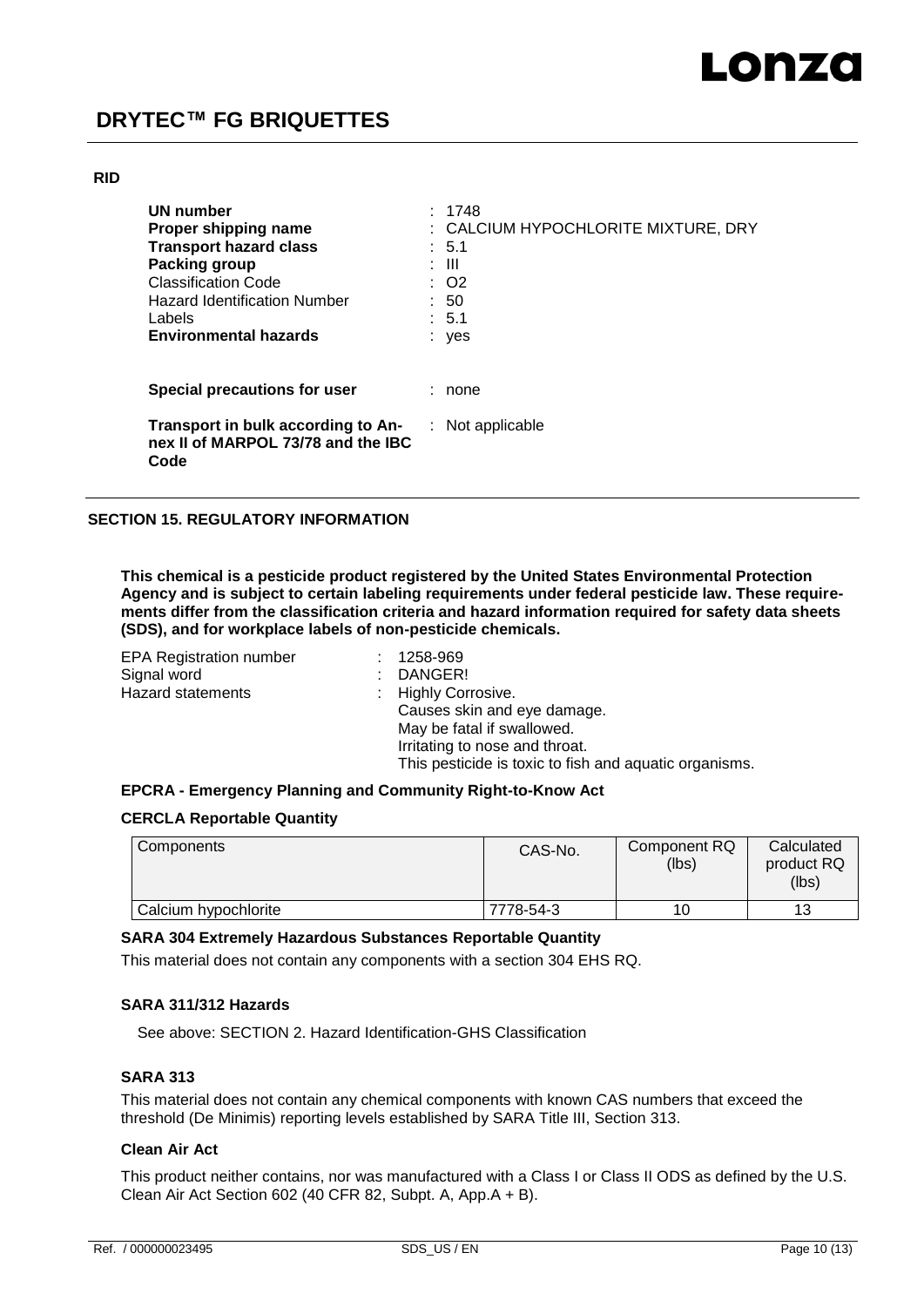This product does not contain any hazardous air pollutants (HAP), as defined by the U.S. Clean Air Act Section 112 (40 CFR 61).

This product does not contain any chemicals listed under the U.S. Clean Air Act Section 112(r) for Accidental Release Prevention (40 CFR 68.130, Subpart F).

This product does not contain any chemicals listed under the U.S. Clean Air Act Section 111 SOCMI Intermediate or Final VOC's (40 CFR 60.489).

This product does not contain any VOC exemptions listed under the U.S. Clean Air Act Section 450.

#### **Clean Water Act**

The following Hazardous Chemicals are listed under the U.S. CleanWater Act, Section 311, Table 117.3:

| Components           | CAS-No.   | Component RQ<br>(lbs) |
|----------------------|-----------|-----------------------|
| Calcium hypochlorite | 7778-54-3 | 10                    |

The following Hazardous Substances are listed under the U.S. CleanWater Act, Section 311, Table 116.4A:

| Components              | `S-No.<br>CAS- | Concentration         |
|-------------------------|----------------|-----------------------|
| Calcium<br>hypochlorite | '8-54-3<br>◡   | 75.<br>%<br>65<br>ں ، |

This product does not contain any toxic pollutants listed under the U.S. Clean Water Act Section 307

#### **US State Regulations**

#### **Massachusetts Right To Know**

| Components           | CAS-No.    |
|----------------------|------------|
| Calcium hypochlorite | 7778-54-3  |
| Calcium chlorate     | 10137-74-3 |
| Calcium carbonate    | 471-34-1   |
| Calcium dihydroxide  | 1305-62-0  |

#### **Pennsylvania Right To Know**

| Components           | CAS-No.    |
|----------------------|------------|
| Calcium hypochlorite | 7778-54-3  |
| Sodium chloride      | 7647-14-5  |
| Calcium chloride     | 10043-52-4 |
| Calcium chlorate     | 10137-74-3 |
| Calcium carbonate    | 471-34-1   |
| Calcium dihydroxide  | 1305-62-0  |

#### **New Jersey Right To Know**

| Components           | CAS-No.    |
|----------------------|------------|
| Calcium hypochlorite | 7778-54-3  |
| Sodium chloride      | 7647-14-5  |
| Calcium chloride     | 10043-52-4 |
| Calcium chlorate     | 10137-74-3 |
| Calcium carbonate    | 471-34-1   |
| Calcium dihydroxide  | 1305-62-0  |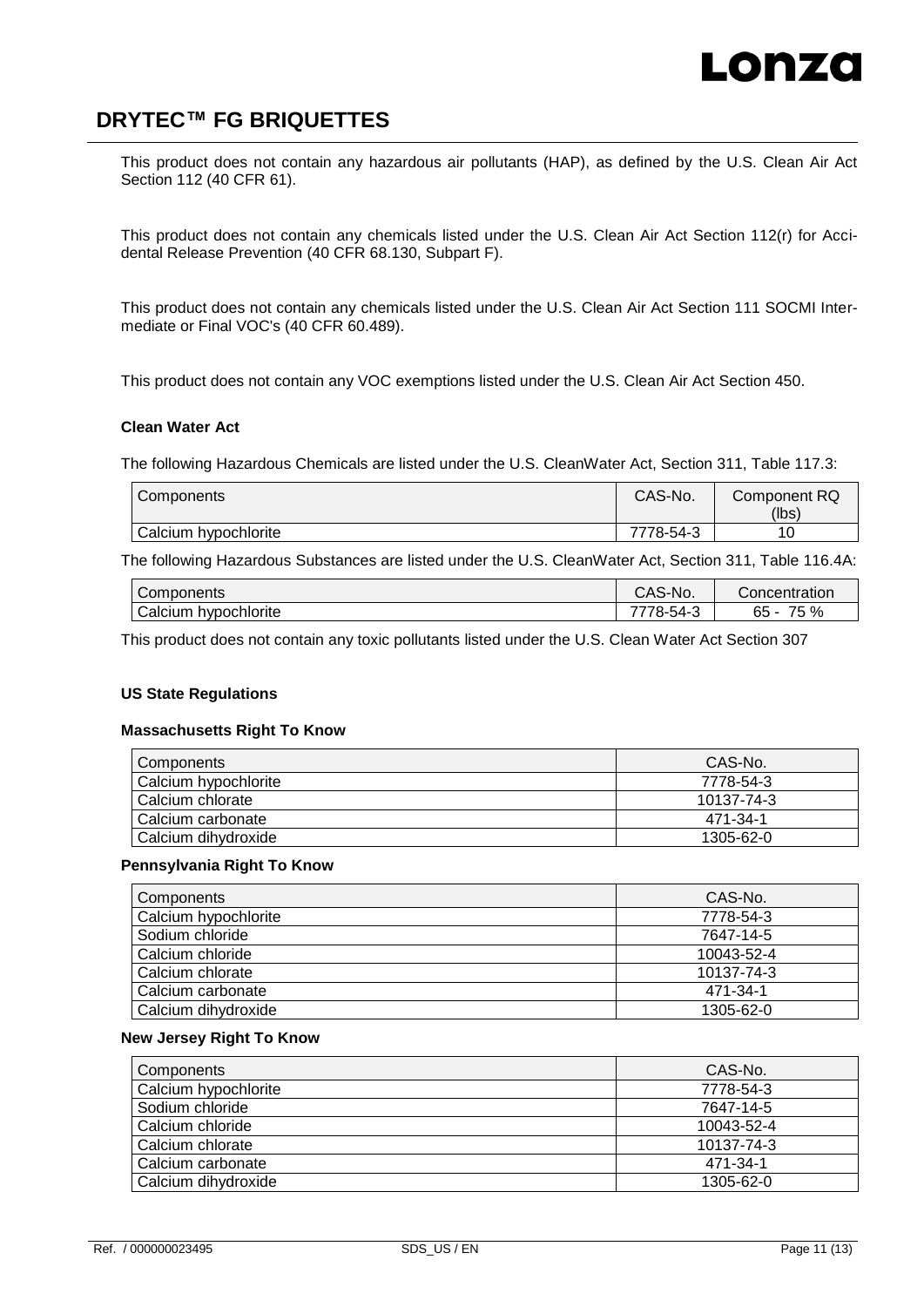#### **California Prop. 65**

This product does not contain any chemicals known to State of California to cause cancer, birth defects, or any other reproductive harm.

#### **Canadian lists**

#### **NPRI**

Canadian National Pollutant Release Inventory (NPRI): No component is listed on NPRI.

#### **The components of this product are reported in the following inventories:**

TSCA : This is an EPA registered pesticide.

#### **SECTION 16. OTHER INFORMATION**

**Full text of other abbreviations**

| ACGIH       | : US. ACGIH Threshold Limit Values                        |  |
|-------------|-----------------------------------------------------------|--|
| NIOSH/GUIDE | : US. NIOSH: Pocket Guide to Chemical Hazards             |  |
| OSHA TRANS  | : US. OSHA Table Z-1 Limits for Air Contaminants (29 CFR) |  |
|             | 1910.1000)                                                |  |
| Z1A         | : US. OSHA Table Z-1-A (29 CFR 1910.1000)                 |  |

AICS - Australian Inventory of Chemical Substances; ASTM - American Society for the Testing of Materials; bw - Body weight; CERCLA - Comprehensive Environmental Response, Compensation, and Liability Act; CMR - Carcinogen, Mutagen or Reproductive Toxicant; DIN - Standard of the German Institute for Standardisation; DOT - Department of Transportation; DSL - Domestic Substances List (Canada); ECx - Concentration associated with x% response; EHS - Extremely Hazardous Substance; ELx - Loading rate associated with x% response; EmS - Emergency Schedule; ENCS - Existing and New Chemical Substances (Japan); ErCx - Concentration associated with x% growth rate response; ERG - Emergency Response Guide; GHS - Globally Harmonized System; GLP - Good Laboratory Practice; HMIS - Hazardous Materials Identification System; IARC - International Agency for Research on Cancer; IATA - International Air Transport Association; IBC - International Code for the Construction and Equipment of Ships carrying Dangerous Chemicals in Bulk; IC50 - Half maximal inhibitory concentration; ICAO - International Civil Aviation Organization; IECSC - Inventory of Existing Chemical Substances in China; IMDG - International Maritime Dangerous Goods; IMO - International Maritime Organization; ISHL - Industrial Safety and Health Law (Japan); ISO - International Organisation for Standardization; KECI - Korea Existing Chemicals Inventory; LC50 - Lethal Concentration to 50 % of a test population; LD50 - Lethal Dose to 50% of a test population (Median Lethal Dose); MARPOL - International Convention for the Prevention of Pollution from Ships; MSHA - Mine Safety and Health Administration; n.o.s. - Not Otherwise Specified; NFPA - National Fire Protection Association; NO(A)EC - No Observed (Adverse) Effect Concentration; NO(A)EL - No Observed (Adverse) Effect Level; NOELR - No Observable Effect Loading Rate; NTP - National Toxicology Program; NZIoC - New Zealand Inventory of Chemicals; OECD - Organization for Economic Co-operation and Development; OPPTS - Office of Chemical Safety and Pollution Prevention; PBT - Persistent, Bioaccumulative and Toxic substance; PICCS - Philippines Inventory of Chemicals and Chemical Substances; (Q)SAR - (Quantitative) Structure Activity Relationship; RCRA - Resource Conservation and Recovery Act; REACH - Regulation (EC) No 1907/2006 of the European Parliament and of the Council concerning the Registration, Evaluation, Authorisation and Restriction of Chemicals; RQ - Reportable Quantity; SADT - Self-Accelerating Decomposition Temperature; SARA - Superfund Amendments and Reauthorization Act; SDS - Safety Data Sheet; TCSI - Taiwan Chemical Substance Inventory; TSCA - Toxic Substances Control Act (United States); UN - United Nations; UNRTDG - United Nations Recommendations on the Transport of Dangerous Goods; vPvB - Very Persistent and Very Bioaccumulative

7